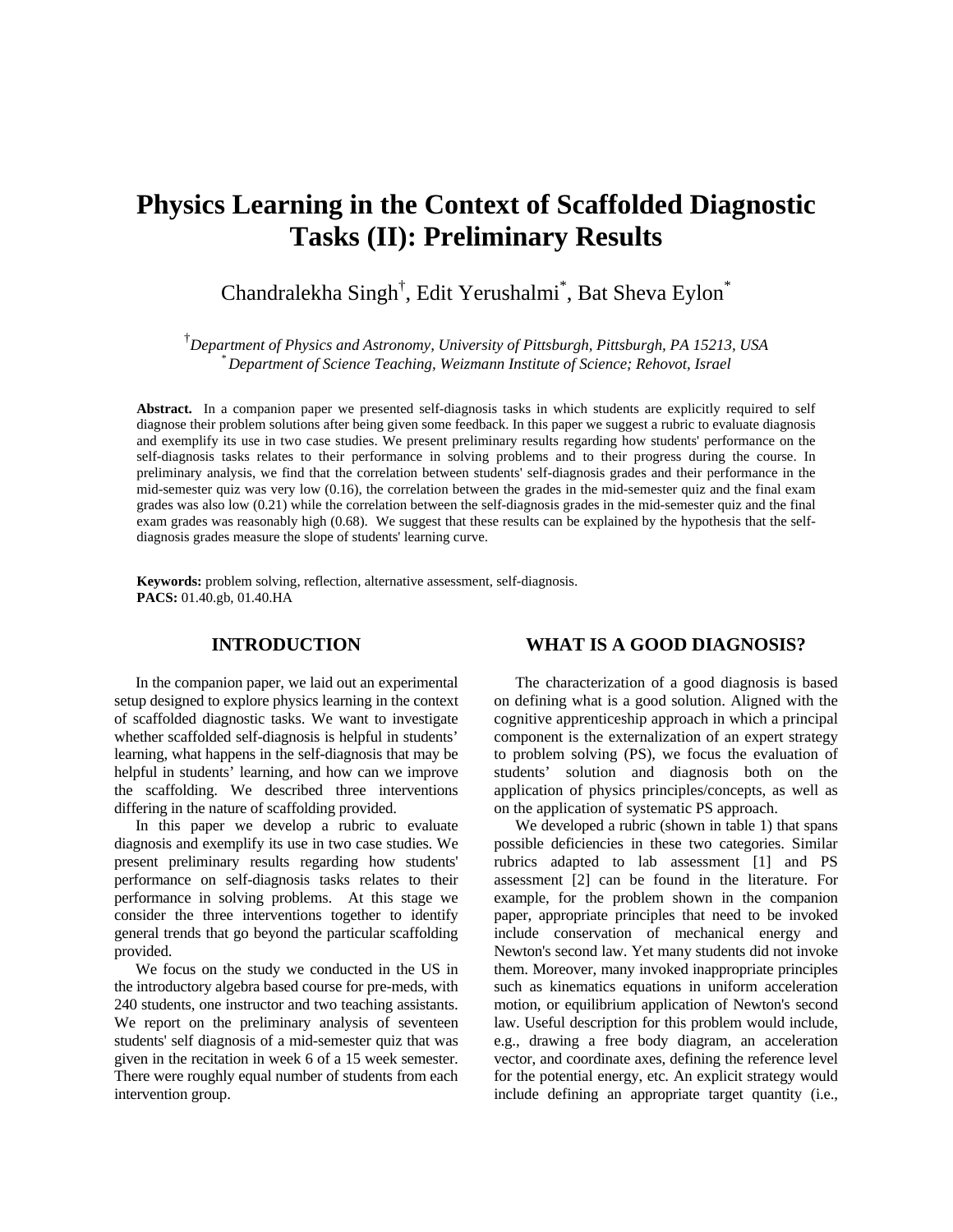normal force that the scale exerts upon the girl), defining appropriate intermediate variables and explicitly stating in words and/or in a generic mathematical form the principles used to find these variables. Common deficiencies in this category would be laying out surplus equations, writing derived equations related to special cases, with no reference to the principles they are derived from, and ignoring intermediate or final results that make no sense.

**TABLE 1:** Summary of Diagnostic Components:

| Diagnostic components                 |                                                             |  |  |  |
|---------------------------------------|-------------------------------------------------------------|--|--|--|
|                                       | <b>Application of Physics principles/concepts</b>           |  |  |  |
| 1.                                    | appropriate principles that were not invoked                |  |  |  |
| 2.                                    | inappropriate principles that were invoked                  |  |  |  |
| 3.                                    | principles invoked yet applied incorrectly                  |  |  |  |
| Application of systematic PS approach |                                                             |  |  |  |
| 4.                                    | Useful description (re-stating the problem in terms of      |  |  |  |
|                                       | knowns and unknowns, useful variables, drawing, etc.)       |  |  |  |
| 5.                                    | Explicit strategy to solve the problem (explicitly defining |  |  |  |
|                                       | the physics concepts or principles that will be used to     |  |  |  |
|                                       | find intermediate variables)                                |  |  |  |
| 6.                                    | Explicit checking of the final answer                       |  |  |  |

A good self-diagnosis should reflect the student's realization of these deficiencies. In particular it should allow the students to learn the lesson from these deficiencies thus preventing them from doing similar mistakes in the future. To achieve this goal students need: 1) to identify where deficiencies have occurred; 2) to explain or/and correct the deficiencies; and 3) to acknowledge the nature of the deficiencies (physics, math,...). With these considerations in mind we evaluated students' self-diagnosis.



**FIGURE 1.** Cathy: solution & self-diagnosis.

In Figure 1 and Figure 2 we present two case studies of solutions of diagnoses differing in quality.



**FIGURE 2.** Beth: solution & self-diagnosis.

Cathy (all names are pseudonyms), for example, carried out a relatively good self-diagnosis on a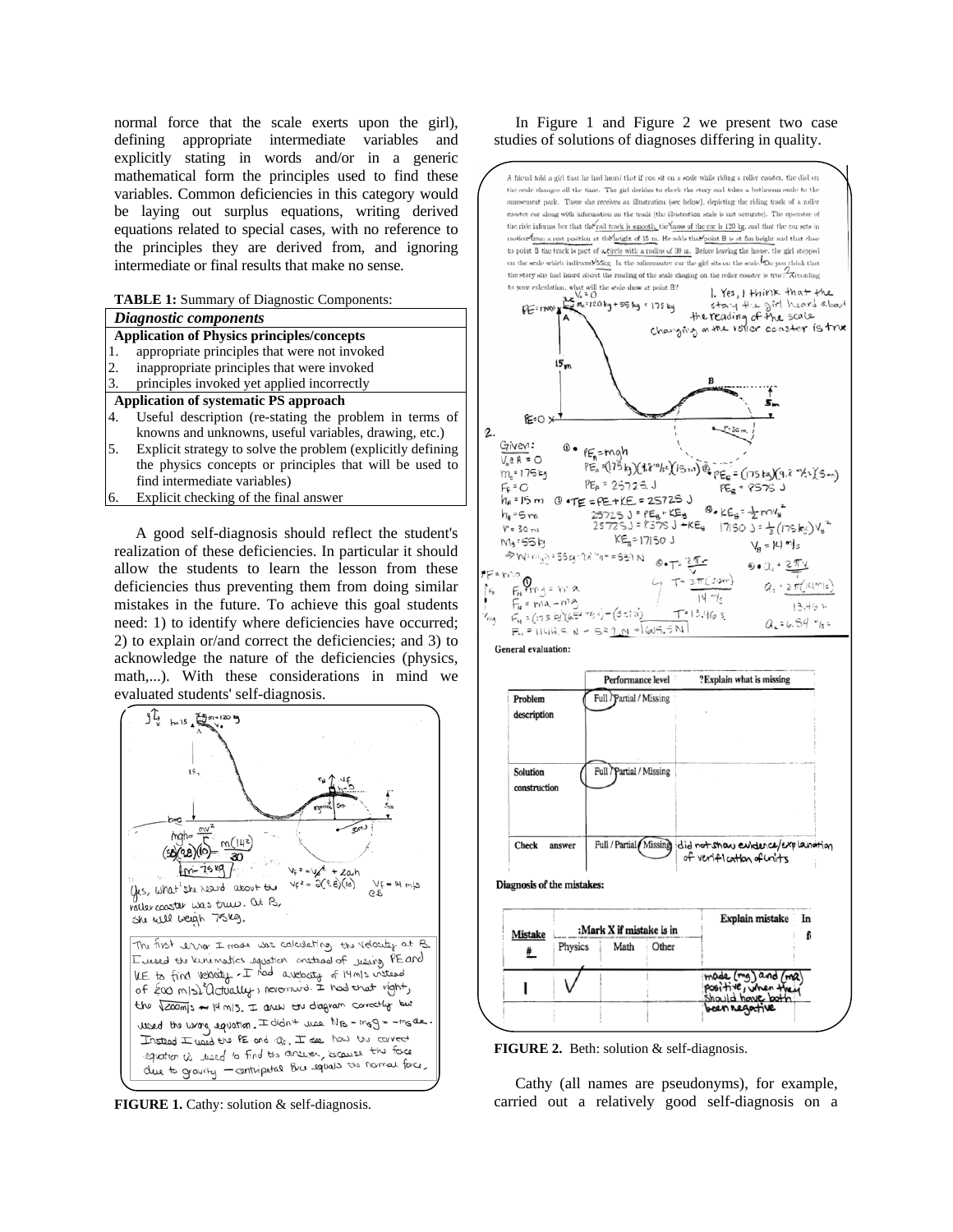relatively poor solution (see figure 1). Cathy belonged to the  $2<sup>nd</sup>$  intervention group in which students were provided with a correct solution that the instructor handed out during the self-diagnosis activity. These students were asked to circle mistakes in their photocopied solutions and write what they did wrong in each circled part.

Cathy drew a free body diagram (FBD) but it appears that she was thinking of equilibrium application of Newton's 2nd law, taking centripetal force as a physical force. Moreover, the FBD was a surplus information in her solution as she did not use the FBD for anything else. She invoked a derived equation to find the final speed at point B. She used equation  $mgh = mv^2/r$  that has energy on one side of the equation and force on the other side, and as she did not carry out dimensional analysis she did not realize this equation is dimensionally incorrect.

Surprisingly, in her self diagnosis she focused on the principles to be used, realized all the principles she misused, and which principles should be used instead. For example, she realized she was using the equation of kinematics to find  $v_B$ , rather than the conservation of mechanical energy. She also realized the strength in her approach to the problem solution. For example she realized she had a relatively good FBD that she did not use.

Beth's solution on the other hand, is an example of a little better solution, yet poor diagnosis. Beth belonged to the  $3<sup>rd</sup>$  intervention group in which the instructor discussed the correct solution with the students and they were required to fill in a self diagnosis rubric

Her solution has FBD, although she did not draw the axes. She invoked both the conservation of mechanical energy as well as Newton's second law, although she confused the signs and used a wrong mass to calculate the normal force.

She also invoked the expression for the period of revolution T in uniform circular motion, a legitimate principle that is not appropriate in the specific problem, as well as a non-legitimate expression for the acceleration "a" in uniform circular motion as  $a = 2\pi v/T$ , resulting together in a correct equation. Her presentation is organized, but she did not check whether her results make sense.

In contrast, her diagnosis is poor. Beth was in the intervention group that was instructed to diagnose using a rubric. In the first part of the rubric, students were required to mark their performance level for "problem description" and "solution construction". "Problem description" stands for representing the problem in Physics terms (drawing a sketch, determining target variables, etc.), and "solution construction" stands for presenting a set of sub problems differing in intermediate variables as well as physics principles used to find them. Beth marked both of those categories as "full", not realizing she treated the circular motion as uniform one without justifying why it may work at point B. While she noticed her sign confusion, and even classified it as a physics mistake, she did not explain why this is wrong and which principles/concepts she had applied inappropriately.

| <b>TADLE 2.</b> Family function evaluating a solution. |                                                                                                        |                                                                                                                                                    |   |  |  |  |  |
|--------------------------------------------------------|--------------------------------------------------------------------------------------------------------|----------------------------------------------------------------------------------------------------------------------------------------------------|---|--|--|--|--|
|                                                        | <b>Positive</b>                                                                                        | <b>Negative</b>                                                                                                                                    | ٠ |  |  |  |  |
| Application Invoking principles                        | Appropriate<br>principles/concepts<br>1. Conservation of<br>mechanical<br>energy; $2$                  | Non appropriate<br>principles/concepts<br>a. Kinematics equations in<br>uniform acceleration<br>motion; b<br>Non-legitimate<br>principles/concepts |   |  |  |  |  |
|                                                        | 1. Setting KE to<br>zero when the<br>girl+cart are<br>released; 2                                      | a. The centripetal force is<br>one of the physical forces                                                                                          |   |  |  |  |  |
| Plan                                                   | Appropriate target<br>$(i.e., FN)$ and<br>intermediate $(v_{B}$ ,<br>$a_c$ ) quantities<br>chosen; $2$ | a. surplus equations or<br>intermediate variables<br>are written down; b                                                                           |   |  |  |  |  |
| Presentation                                           | 1. Invokes a FBD;<br>2.                                                                                | b. not stating in words or a<br>generic form the<br>principles used to solve<br>sub-problems                                                       |   |  |  |  |  |

**TABLE 2.** Partial rubric for evaluating a solution:

**TABLE 3.** Partial rubric for evaluating self-diagnosis

| $\alpha$ and $\beta$ , and the result of $\alpha$ and $\alpha$ and $\alpha$ and $\alpha$ and $\beta$ |                                                                                                                                                                                                                                                                                                                                                                            |  |  |  |
|------------------------------------------------------------------------------------------------------|----------------------------------------------------------------------------------------------------------------------------------------------------------------------------------------------------------------------------------------------------------------------------------------------------------------------------------------------------------------------------|--|--|--|
|                                                                                                      | Things the students realized regarding his/her solution                                                                                                                                                                                                                                                                                                                    |  |  |  |
| Invoking principles                                                                                  | Realizes that s/he was missing one of the following<br>principles in solving the problem, e.g.,:<br>1. Conservation of mechanical energy; 2<br>Realizes that s/he was using one of the following<br>inappropriate principles in solving the problem, and<br>explaining why this was inappropriate, e.g.,: a.<br>Kinematics equations in uniform acceleration<br>motion; b. |  |  |  |
| Application                                                                                          | Realizes principle/concept mis applied, e.g. a) The<br>centripetal force is not one of the physical forces; b)<br>i. Realizing principles/concepts that were not applied<br>correctly,<br>ii. why the way they were applied was wrong or<br>iii. how they could have been applied correctly e.g.<br>iv. categorizes correctly to Physics/math/other error                  |  |  |  |
| Plan                                                                                                 | Realizes s/he was missing or providing inappropriate<br>in the following way.:<br>a. surplus equations or intermediate variables are<br>written down<br>b. Inappropriate intermediate variables chosen                                                                                                                                                                     |  |  |  |
| Presentation                                                                                         | Realizes that s/he was missing one of the following<br>1. FBD; 2. explicitly stating in words or a generic<br>form the principles used to solve this sub-problems                                                                                                                                                                                                          |  |  |  |